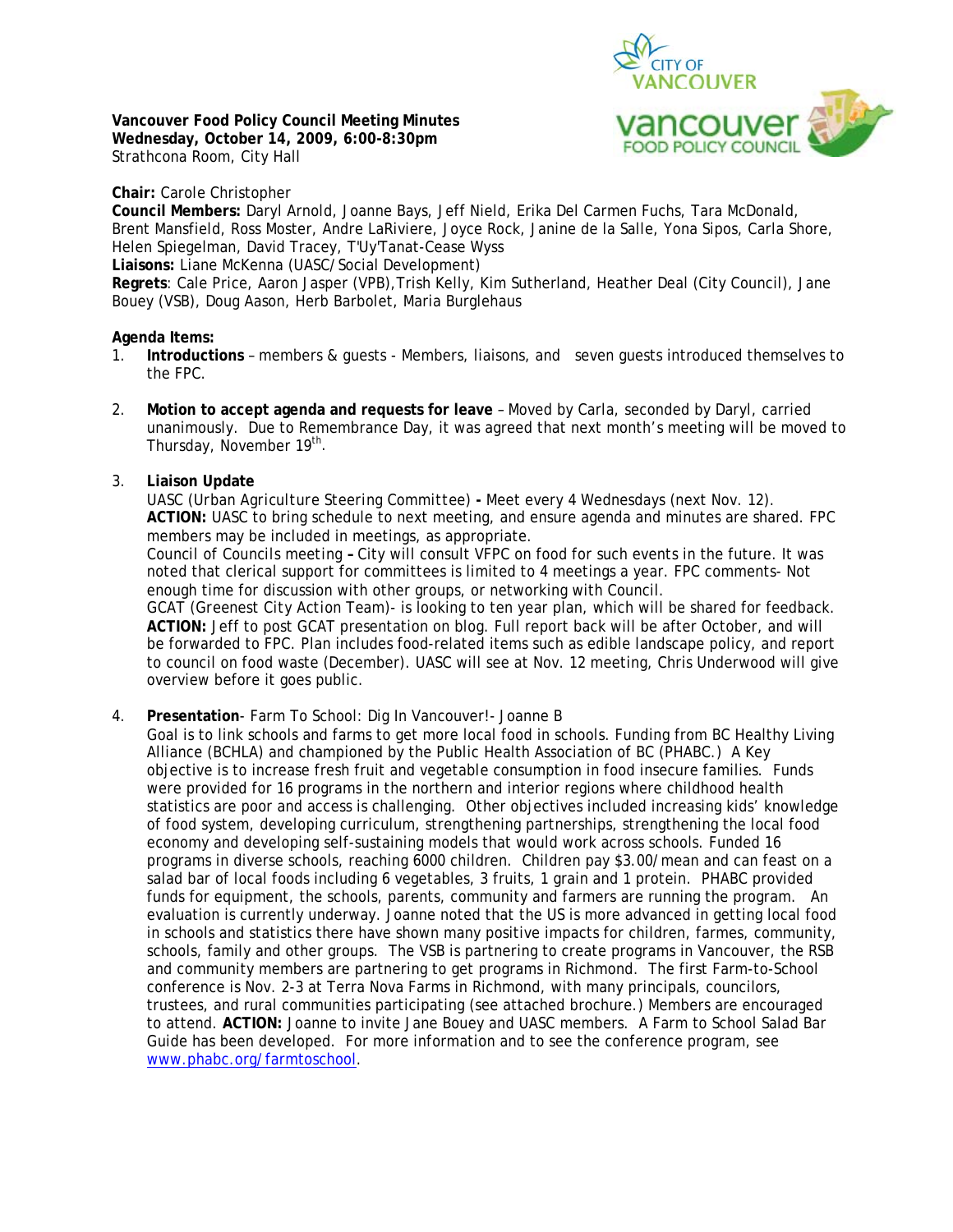### **5. Committee Updates:**

#### *Food Waste/Recovery* - Helen

Notice of motion distributed last meeting was to ask the FPC for a food waste committee and to advocate to council to show leadership on the issue. Since discovered earlier FPC Food Diversion report, and that the City is hoping to begin food waste collection in the coming months. Although details are still unclear, Helen has offered support from the community for communications. Initially, the program will be for single residential homes in Vancouver, but the FPC could support a more comprehensive strategy in the future. She is also collaborating with UBC students on a community project.

Discussion – Metro Van has 4 pilot projects (with Green Table collaborating on restaurants), and will assist with Vancouver project. It is thought that the facility in Richmond will be used initially, but due to lack of capacity another solution will be found. Neighbourhood composting is not included in the plan, but the FPC could combine with precinct concept in the community, which could help alleviate Richmond site.

#### *Food Precinct* - (Janine DlS + Tara McD)

*(handout distributed)* The concept is of a central food hub that would house food system infrastructure, and many smaller hubs (precincts) that would exist at the neighbourhood level. These precincts could be repurposed buildings or newly created. The New City Market concept was to create momentum in the City, and Local Food First, which includes many FPC members, has funding to do a visioning process with the community. The Dec.  $1<sup>st</sup>$  event will bring together around 100 stakeholders for mutual education, to determine needs, desires, and actions. It was suggested that FPC co-host the forum and facilitate a session on neighbourhood precincts. While the hub is focused on economic developed, it was proposed that the community based work of developing the precincts fits with FPC mandate and action plan.

### *Food Secure Vancouver* – Brent M/Carole C

Group is finalizing draft indicator list and exploring partnerships. They have not heard back from Van City 10k grant. Event was planned for Dec  $3^{rd}$  to report back to the community, but may be able to merge with Food Hub event. **ACTION:** Committees to discuss and inform others by email.

#### *Communications* - (Carla S)

Blog - 4 people have agreed, yet blog needs more action. Twitter feed is now on blog. FPC brochures - are at located at the Social Development office.

Press release – UASC wanted to put out a news release about food policy in the City, but idea was not supported by the Communications Dept. **ACTION:** Carla will draft release and mention the new FPC, then send to Carole. Release could be circulated through personal networks. It was suggested that the UASC release a statement to be included.

Board of Trade Sustainability Committee – Carla is lead food policy issues, and is looking for speakers with a business perspective. Contact Carla if interested or with suggestions for speakers.

Communications budget – could be incorporated into event budgets for communications plan, including stakeholder relations, printing of materials, etc. Other committees are encouraged to contact the Communications committee early in the planning stages.

#### *Institutional Food Purchasing Policy* - (Brent M)

BCGEU is still interested; Brent met with Chris Kincaid and they are exploring procurement practices. Is looking for input on how to move forward. FPC can leverage municipal, regional, and sectoral support. Procurement is included in GCAT presentation; Brent is following up with them to see what stage they're at.